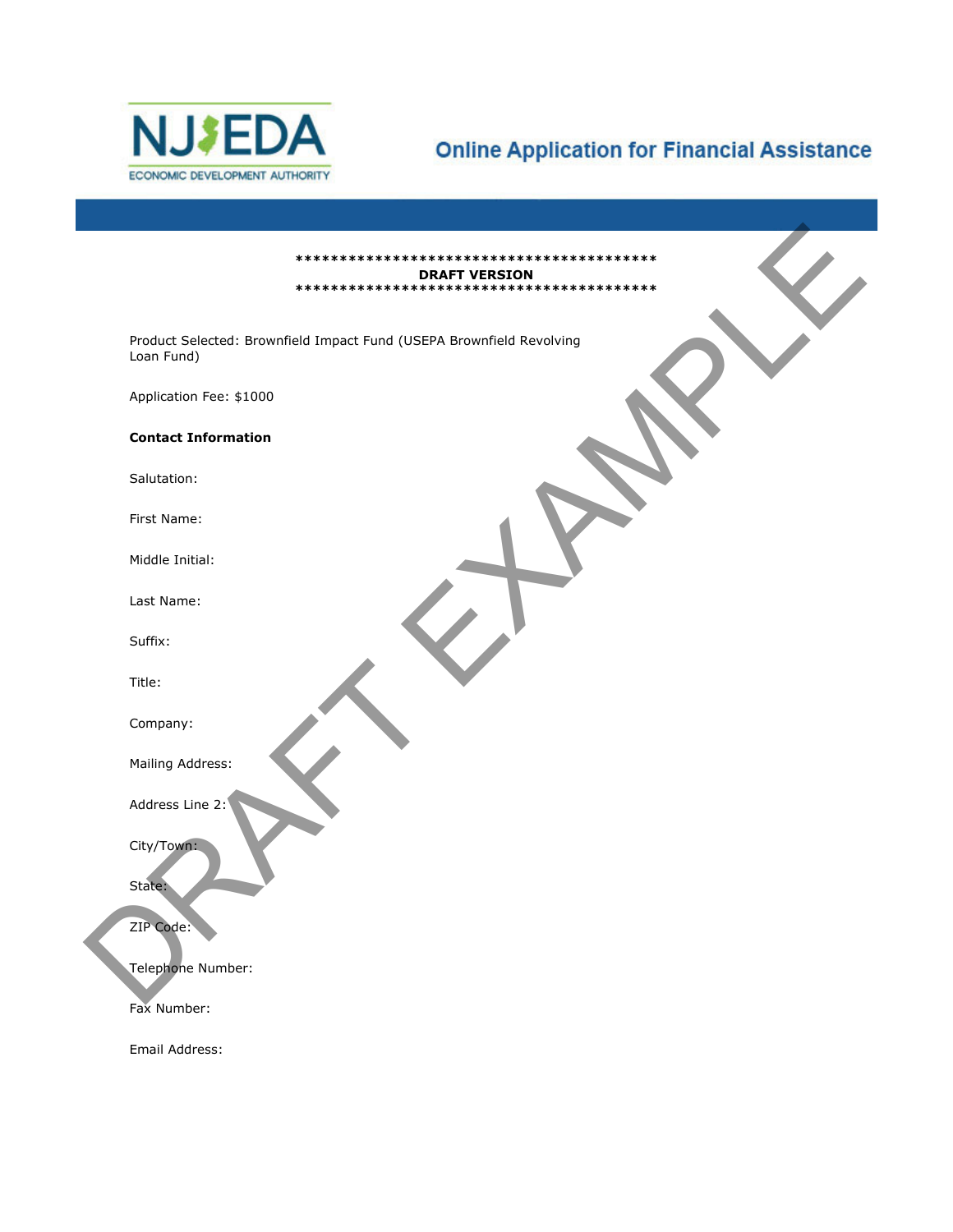#### **Applicant Organization Information**

Applicant Organization Name: (legal name without abbreviations)

Federal Employer's I.D. No. (FEIN):

Doing Business As Name (if you operate under a different than the business's legally registered name please identify):

Holding Company Name:

Authorized Representative:

Authorized Representative Title:

Authorized Representative Email Address:

Chief Executive Officer Name:

Chief Executive Officer Email Address:

Chief Executive Officer Telephone Number:

Is the Organization's address the same as the Contact's address?

County:

Telephone Number:

Website Address:

Number of Employees:

Media Contact Name

Media Contact Telephone Number

Media Contact Email Address

NAICS Number:

(To find this number, look to the federal determination provided when the applicant entity was formed, or visit the following link to determine based upon current business functions, https://www.census.gov/naics.) Dong Business As frame (f you operate under a<br>different than the business's lecally redistance<br>please identify):<br>Hubiling Company Name:<br>Hubiling Company Name:<br>Authorized Representative:<br>Authorized Representative:<br>Authorize

Description of Business:

Year Established:

Ownership Structure: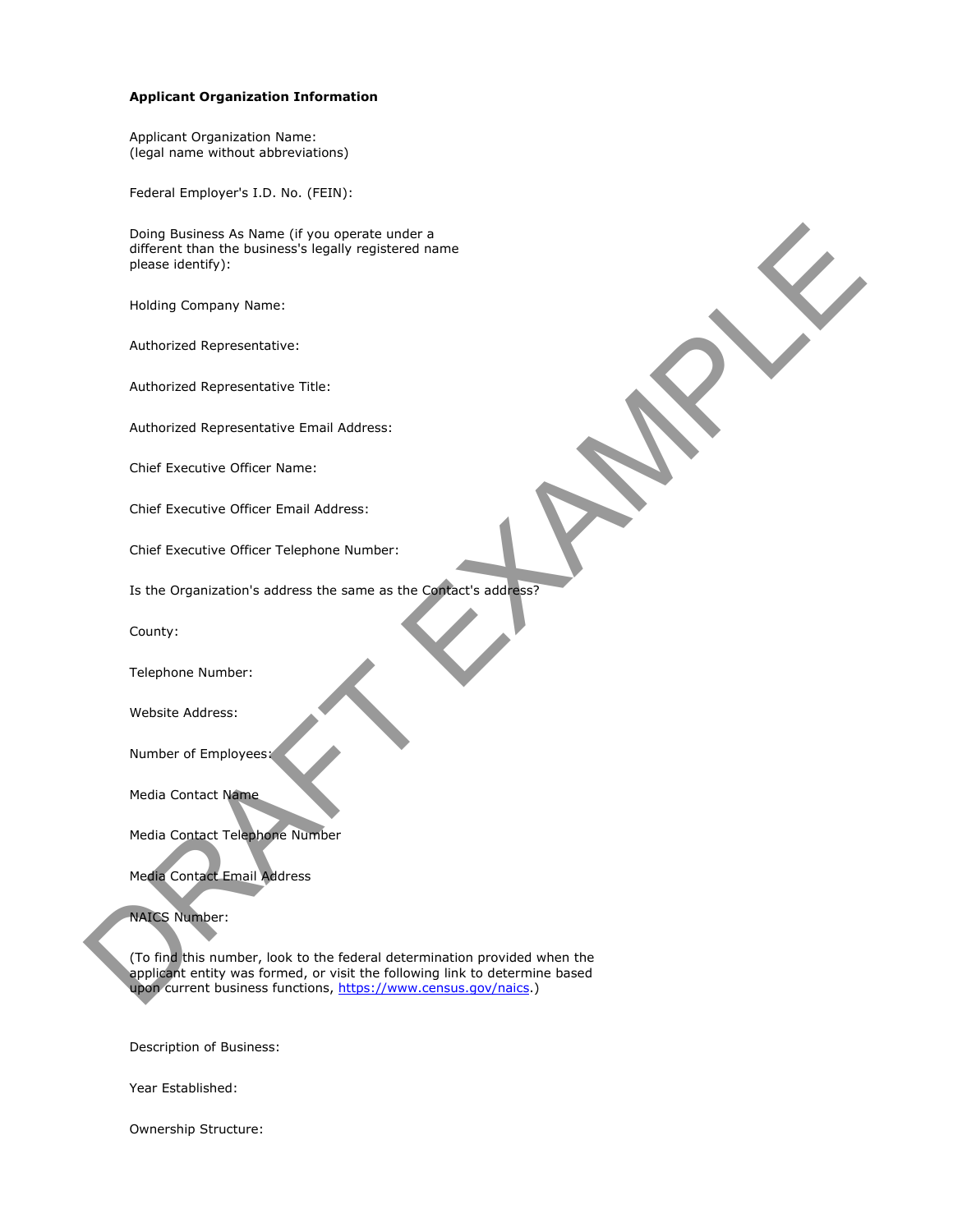#### **Applicant Information**

Applicant DUNS Number:

Is the Applicant affiliated or related in any way with any former owner or operator of the property, or with any person who may have contributed to contamination of the site?

| contamination of the site?                                                                                                                                                                                                                                                                                                 |            |
|----------------------------------------------------------------------------------------------------------------------------------------------------------------------------------------------------------------------------------------------------------------------------------------------------------------------------|------------|
| If yes, explain the affiliation or relationship:                                                                                                                                                                                                                                                                           |            |
| Does the Applicant have any previous or current environmental non-<br>compliance penalties for this site or for any site from the US Environmental<br>Protection Agency, the New Jersey Department of Environmental Protection,<br>the municipality in which the site is located, or any other regulatory<br>jurisdiction? |            |
| If yes, explain:                                                                                                                                                                                                                                                                                                           |            |
| Has the project been approved for or received assistance through the NJEDA's<br>Brownfields Site Contamination Reimbursement Program or NJDEP Hazardous<br>Discharge Site Remediation Fund (HDSRF)?                                                                                                                        |            |
| How will this funding from the Brownfields Impact Fund be used in a different<br>manner than the funding received from these other programs?                                                                                                                                                                               |            |
| Please respond whether the following is true or false, regarding the project<br>site:                                                                                                                                                                                                                                      |            |
| The site is not subject to a planned or ongoing federal CERCLA removal<br>action.                                                                                                                                                                                                                                          | True/False |
| The site is not listed on the Superfund National Priorities List and is not<br>proposed for listing.                                                                                                                                                                                                                       | True/False |
| The site is not the subject of a federal unilateral administrative order, a court<br>order, or an administrative order on consent or judicial consent decree that<br>has been issued or entered.                                                                                                                           | True/False |
| The site is not undergoing RCRA corrective action for hazardous waste per an<br>order, permit, or closure plan.                                                                                                                                                                                                            | True/False |
| The site is not a facility that is subject to the jurisdiction, custody, or control<br>of a department, agency, or instrumentality of the United States, except for<br>land held in trust by the United States by an Indian tribe.                                                                                         | True/False |
| The Applicant is not affiliated or related in any way with any former owner or<br>operator of the property, or with any person who may have contributed to<br>contamination of the site.                                                                                                                                   | True/False |
| The Applicant is not debarred from receipt of federal funding.                                                                                                                                                                                                                                                             | True/False |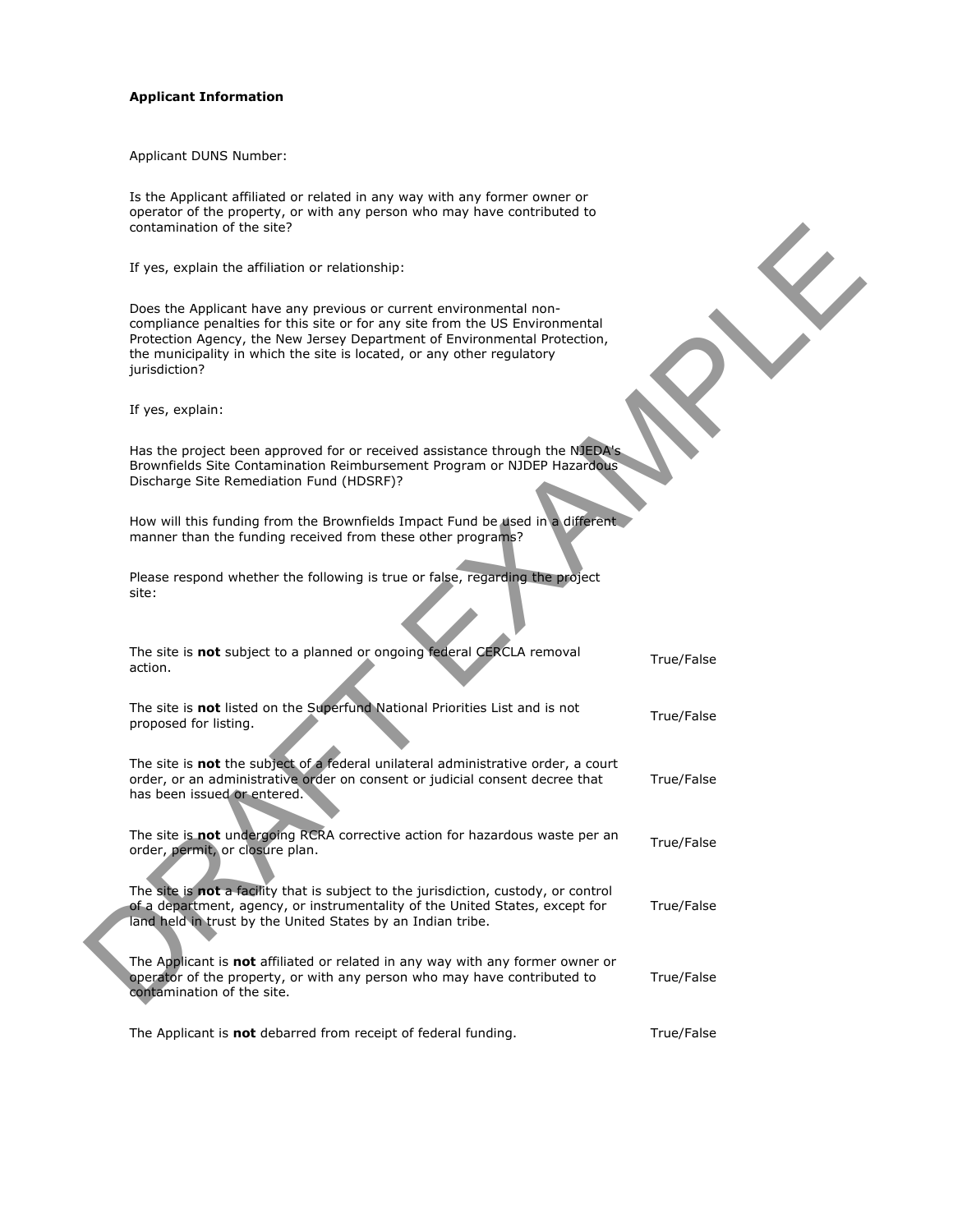## **Legal Information (if applicable)**

Counsel Firm Name:

Counsel Contact Name:

Address:

Telephone:

E-mail:

## **Accountant Information (if applicable)**

Accountant Firm Name:

Accountant Name:

Address:

Telephone:

E-mail:

# **Consultant Information (if applicable)**

Environmental Consultant Firm Name:

Environmental Consultant Contact Name:

Address:

Telephone:

E-mail:

## **Diversity, Equity & Inclusion**

In this section we would like more information about the diversity of your company and any actions your company has taken or is taking with respect to Diversity, Equity and Inclusion. This information is optional and for tracking purposes only. Any questions that are not applicable may be skipped. Telephone:<br>
E-mail:<br>
Accountant Information (If applicable)<br>
Accountant Islame:<br>
Accountant Islame:<br>
Accountant Islame:<br>
Consultant Information (If applicable)<br>
Consultant Information (If applicable)<br>
Consultant Informatio

With which of the following does the majority owner of the applicant organization self-identify (if applicable)?

[ ] Minority

[ ] Woman

[ ] Veteran

[ ] LGBTQ

[ ] Disabled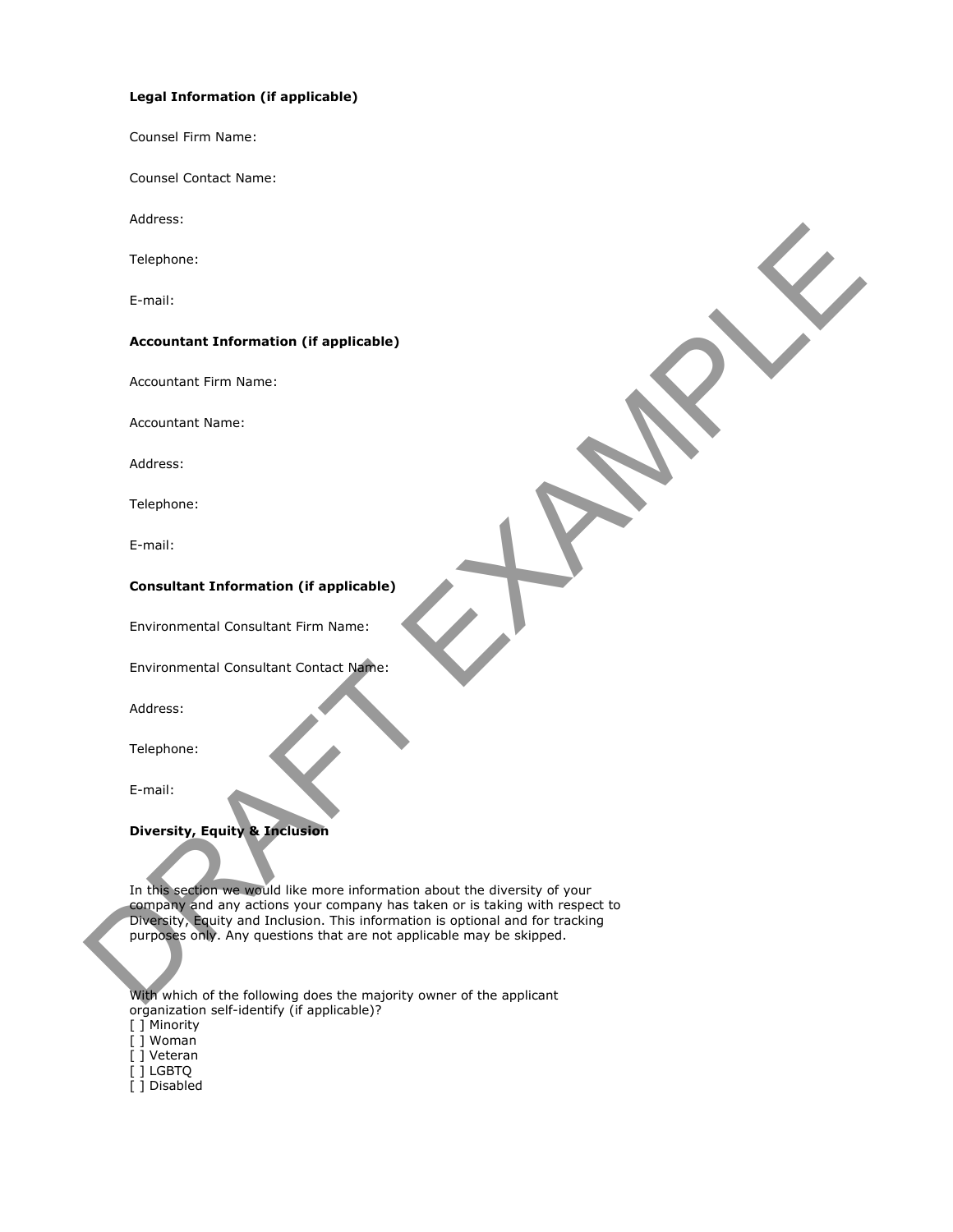Please indicate your race(s):

- [ ] White
- [ ] Black or African American
- [ ] American Indian and Alaskan Native
- [ ] Asian
- [ ] Native Hawaiian or Other Pacific Islander
- [ ] Some Other Race
- [ ] Prefer not to answer

Is the applicant a New Jersey certified small, minority, woman, veteran or disabled-veteran owned business?

Please select which of the following certifications the applicant organization currently holds:

- [ ] Small Business Enterprise (SBE)
- [ ] Minority/Woman-Owned Business Enterprise (M/WBE)
- [] Veteran-Owned Enterprise (VOB)
- [ ] Disabled Veteran-Owned Business Enterprise (DVOB)

Please describe whether your company's leadership team is made up of a diverse group of individuals. Please provide as much detail as possible about the composition of your leadership team as it relates to groups that have been historically underrepresented (minority, woman, veteran, LGBTQ, disabled.) Is the applicant a New Jersey certified small, minority, woman, velocan or<br>distabled-velocian onese business?<br>Pleasa celet which of the following certifications the applicant organization<br>currently holds:<br>The mail business

Please describe whether your company's Board of Directors is made up of a diverse group of individuals. Please provide as much detail as possible about the composition of your leadership team as it relates to groups that have been historically underrepresented (minority, woman, veteran, LGBTQ, disabled.)

Please describe any diversity initiatives, programs, or plans the applicant company has established.

Please describe any diversity initiatives, programs, or plans the applicant company has established.

**Project Information**

#### **Site Location**

Site Name:

Street Address:

Address Line 2:

City/Town:

State:

ZIP Code:

County: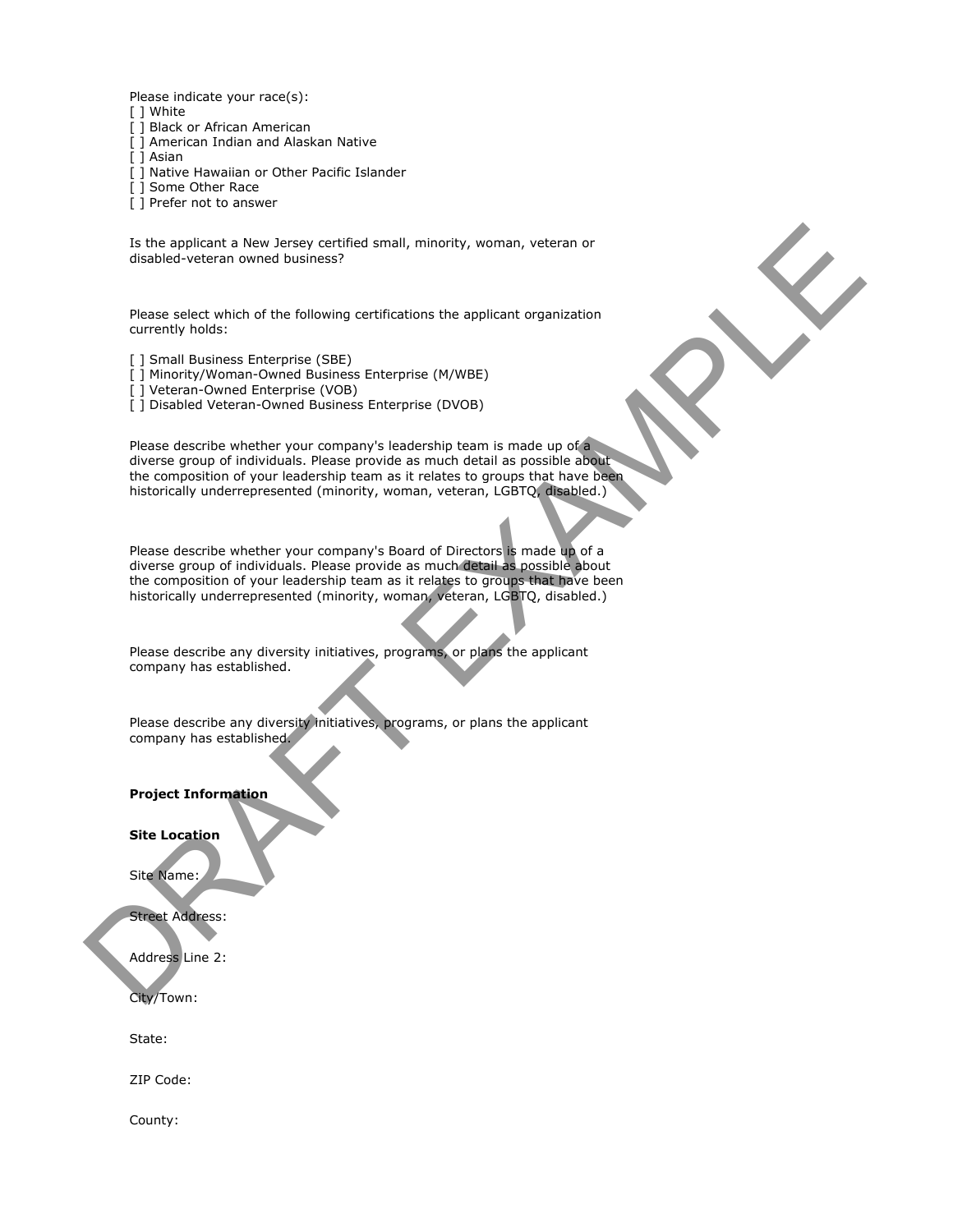Block:

Lot:

Census Tract:

Is the site currently owned by the Applicant?

NOTE: Grant applicants MUST own the property prior to the award of the grant. Borrowers are not required to own the property.

What was the date of acquisition?

How was the site acquired and describe the nature of the property ownership interest of the Applicant?

Prior to Applicant taking ownership of the site, was a Phase I or Preliminary Assessment conducted?

If yes, what is the date of the report?

When did the contamination come to be at the site?

What activities, if any did the Applicant take to prevent new discharges of contamination after taking ownership?

Type of Financial Assistance Requested:

[ ] Loan

- [ ] Grant
- [ ] Both Loan and Grant

If Brownfields Impact Fund grant availability is exhausted by the time NJEDA reviews your application, are you interested in increasing the loan amount requested? is the site currently owned by the Applicant<br>
NOTE: Detri sporters and SNSF can the property prior to the sward of the<br>
NOTE: Detri sporters are not required to com the property.<br>
What was the date of stephalism?<br>
What was

If Brownfields Impact Fund grant availability is exhausted by the time NJEDA reviews your application, are you interested in being placed into a queue if additional grant funding becomes available?

**Project Costs** 

## **Please enter applicable costs:**

| Environmental Investigations and Remediation Costs |  |
|----------------------------------------------------|--|
| Other Costs                                        |  |
| Total Cost:                                        |  |

**Project Costs - Environmental Investigations and Remediation Costs**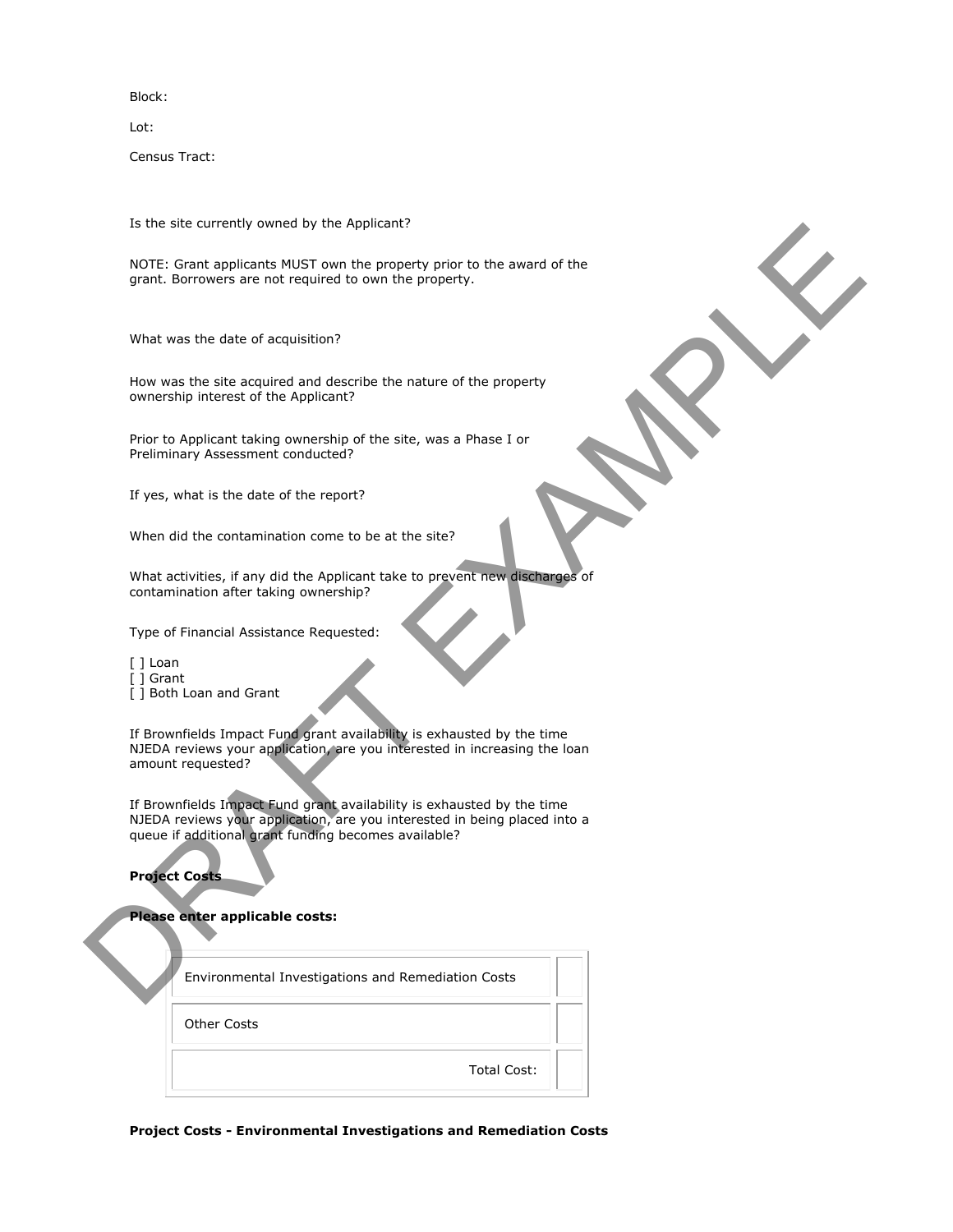Indicate in detail the present use of the project site:

Describe status of environmental investigation, including any known or suspected environmental problems:

#### **Sources of Funds**

Please identify all sources of funding the applicant has been approved for and/or received for this project.

**Please note, if you have been approved for or received any other funding or assistance from the NJEDA (including but not limited to NJEDA's Brownfields Site Contamination Reimbursement Program, NJDEP Hazardous Discharge Site Remediation Fund, or any other State of New Jersey or Federal agency funding), please report these as separate funding sources below.**

|              | Source Name Source Amount |
|--------------|---------------------------|
| Loan Amount  |                           |
| Grant Amount |                           |
| Total:       |                           |

## **New Jersey Economic Development Authority Legal Questionnaire**

Persons (entities or individuals) applying for NJEDA programs are subject to the Authority`s Disqualification/Debarment Regulations (the "Regulations"), which are set forth in N.J.A.C. 19:30-2.1, *et seq.* Applicants are required to answer the following background questions ("Legal Questionnaire") pertaining to causes that may lead to debarment, disqualification, or suspension from eligibility under the Regulations and Executive Orders 34 (Byrne 1976) and 189 (Kean 1988) after consideration of all relevant mitigating factors. Governmental entities are not required to submit this Legal Questionnaire and may leave it empty. Piese leading all sources of fundality the applicant has been approved for<br>endoty received for this provide.<br>
Planet and the stress are non-set to the MDAFT finding but net immited to<br>
Nample in a straightestic form the ND

*Note that this form has recently been modified. Please review in its entirety prior to providing any responses or certifications.* 

#### **DEFINITIONS**

Notwithstanding any terms defined elsewhere or otherwise herein, the following definitions shall govern in responding to this Legal Questionnaire:

"Affiliates" means any entities or persons having an overt or covert relationship such that any one of them directly or indirectly controls or has the power to control another. For the purposes of application for, or ongoing compliance with, Authority-administered programs, this includes:



 any entities or persons having an ownership interest in Applicant of 10% or greater; any entities in which Applicant holds an ownership interest of 10% or greater; and any entities that are named in the application and/or agreement, or that will receive a direct benefit from the financing, incentive, or other agreement with the Authority.

*Note that any entities or persons fitting these definitions will need to be listed in Part C on the next page.*

"Legal Proceedings" means any civil, criminal, or administrative proceedings in a State or Federal court or administrative tribunal in the United States or any territories thereof.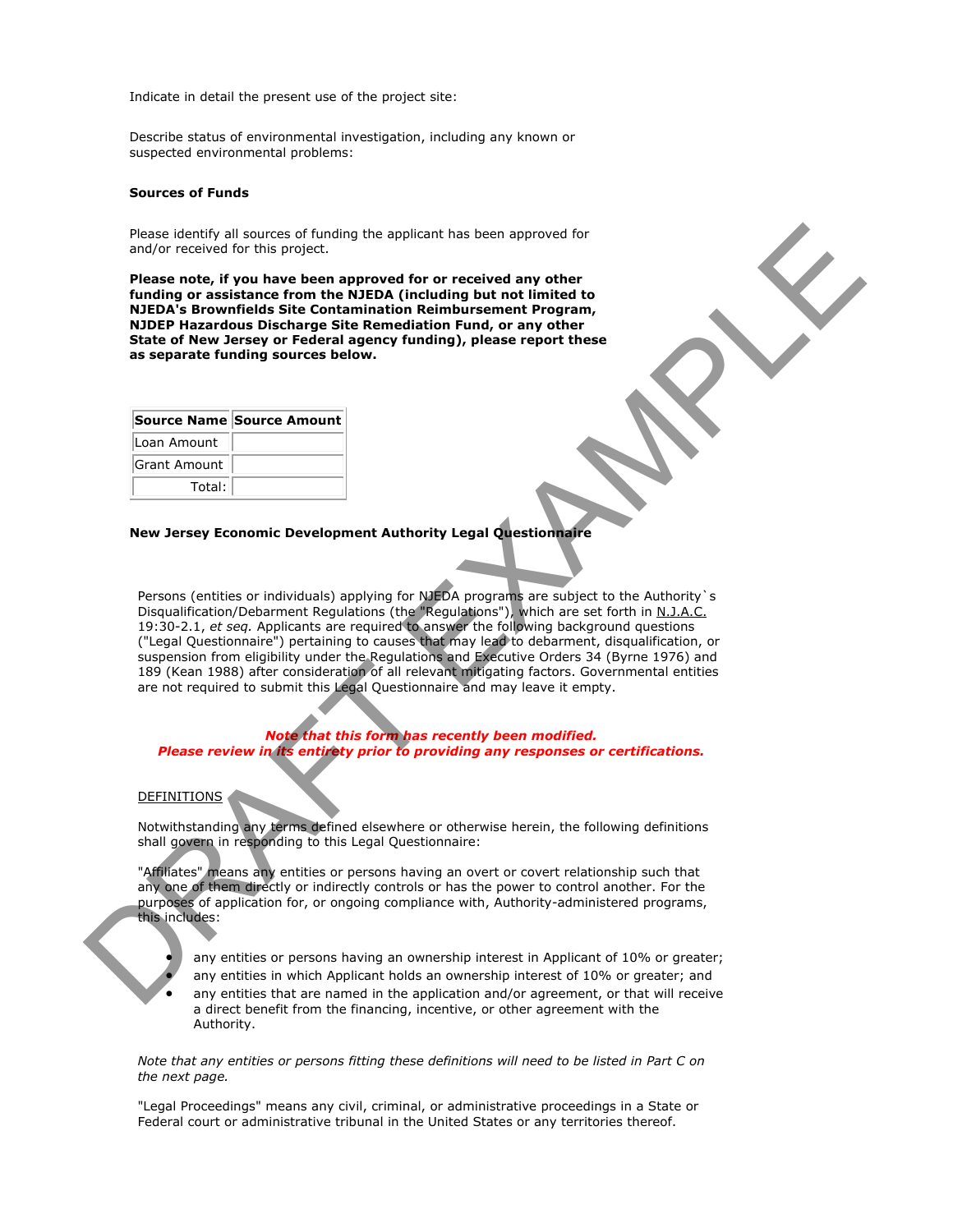#### RELEVANT TIMEFRAMES

Responses should be given based on the following "look-back" periods:

- For civil matters, those that were either pending or concluded within 5 years of the reporting date;
- For criminal matters, those that were either pending or concluded within 10 years of the reporting date;
- For environmental regulatory matters, those that were either pending or concluded within 10 years of the reporting date; and
- For all other regulatory matters, those that were either pending or concluded within 5 years of the reporting date.

Note that in cases where Applicant has previously submitted and certified a legal questionnaire to the Authority, the Applicant may refer to its prior legal questionnaire and report only those matters that are new or have changed in status since the date of last reporting.

#### **Part A. Past Proceedings**

**Has Applicant, or any officers or directors of Applicant, or any Affiliates of Applicant, been found or conceded or admitted to being guilty, liable or responsible in any Legal Proceeding, or conceded or admitted to facts in any Legal Proceedings that demonstrate responsibility for any of the following violations or conduct? (Any civil or criminal decisions or verdicts that have been vacated or expunged need not be reported.)** The removed in the restriction of the restriction of the restriction of the restriction of the restriction of the restriction of the restriction of the restriction of the restriction of the restriction of the restriction o

1. Commission of a criminal offense as an incident to obtaining or attempting to obtain a public or private contract, or subcontract there under, or in the performance of such contract or subcontract.

2. Violation of the Federal Organized Crime Control Act of 1970, or commission of embezzlement, theft, fraud, forgery, bribery, falsification or destruction of records, perjury, false swearing, receiving stolen property, obstruction of justice, or any other offense indicating a lack of business integrity or honesty.

3. Violation of the Federal or State antitrust statutes, or of the Federal Anti-Kickback Act (18U.S.C. 874).

4. Violation of any law governing the conduct of elections of the Federal Government, State of New Jersey or of its political subdivision.

5. Violation of the "Law Against Discrimination" (P.L. 1945, c169, N.J.S.A. 10:5-1 et seq., as supplemented by P.L. 1975, c127), or of the act banning discrimination in public works employment (N.J.S.A. 10:2-1 et seq.) or of the act prohibiting discrimination by industries engaged in defense work in the employment of persons therein (P.L. 1942, c114, N.J.S.A. 10:1-10, et seq.).

6. To the best of your knowledge, after reasonable inquiry, violation of any laws governing hours of labor, minimum wage standards, prevailing wage standards, discrimination in wages, or child labor.

7. To the best of your knowledge after reasonable inquiry, violation of any law governing the conduct of occupations or professions of regulated industries.

8. Debarment by any department, agency, or instrumentality of the State or Federal government.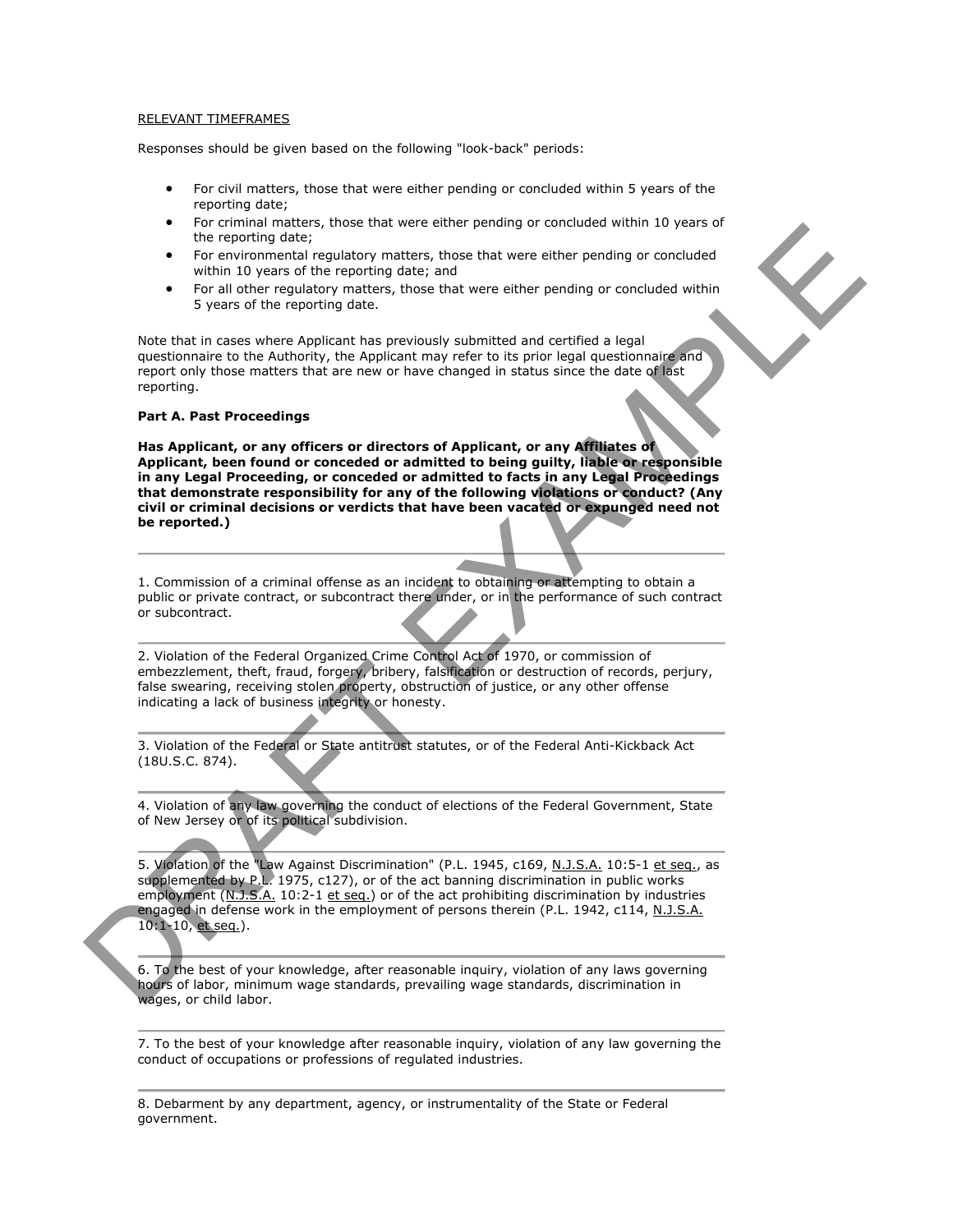9. Violation of the Conflict of Interest Law, N.J.S.A. 52:13D-12 *et seq.*, including any of the following prohibitions on vendor activities representing a conflict of interest, or failure to report a solicitation as set forth below:

- i. No person shall pay, offer or agree to pay, either directly or indirectly, any fee, commission, compensation, gift, gratuity, or other thing of value of any kind to any Authority officer or employee or special Authority officer or employee, as defined by N.J.S.A. 52:13D-13(b) and (e), with which such person transacts or offers or proposes to transact business, or to any member of the immediate family as defined by N.J.S.A. 52:13D-13(i), of any such officer or employee, or partnership, firm, or corporation with which they are employed or associated, or in which such officer or employee has an interest within the meaning of N.J.S.A.  $52:13D-13(q)$ .
- ii. The solicitation of any fee, commission, compensation, gift, gratuity or other thing of value by any Authority officer or employee or special Authority officer or employee from any person shall be reported in writing by the person to the Attorney General and the NJEDA Ethics Liaison Officer.
- iii. No person may, directly or indirectly, undertake any private business, commercial or entrepreneurial relationship with, whether or not pursuant to employment, contract or other agreement, express or implied, or sell any interest in such person to, any Authority officer or employee or special Authority officer or employee having any duties or responsibilities in connection with the purchase, acquisition or sale of any property or services by or to the Authority, or with any person, firm or entity with which he or she is employed or associated or in which he or she has an interest within the meaning of N.J.S.A. 52:13D-13(g). Any relationships subject to this subsection shall be reported in writing to the NJEDA Ethics Liaison Officer and the State Ethics Commission, which may grant a waiver of this restriction upon application of the Authority officer or employee or special Authority officer or employee upon a finding that the present or proposed relationship does not present the potential, actually or appearance of a conflict of interest. N.3.5. S2:130-1310 (e), which was one can be easier to consider the case of the specific and the specific and the specific and the specific and the specific and the specific and the specific and the specific and the speci
	- iv. No person shall influence, or attempt to influence or cause to be influenced, any Authority officer or employee or special Authority officer or employee in his or her capacity in any manner which might tend to impair the objectivity or independence of judgment of the officer or employee.
	- v. No person shall cause or influence, or attempt to cause or influence, any Authority officer or employee or special Authority officer or employee to use, or attempt to use, his or her official position to secure unwarranted privileges or advantages for the person or any other person.

If Yes for any of the above, specify subsection:

10. Violation of any State or Federal law that may bear upon a lack of responsibility or moral integrity, or that may provide other compelling reasons for disqualification. Your responses to the foregoing question should include, but not be limited to, the violation of the following laws, without regard to whether there was any monetary award, damages, verdict, assessment or penalty, except that any violation of any environmental law in category (v) below need not be reported where the monetary award, damages, etc. amounted to less than \$1 million.

i. Laws banning or prohibiting discrimination or harassment in the workplace. ii. Laws prohibiting or banning any form of forced, slave, or compulsory labor. iii. The New Jersey Conscientious Employee Protection Act, N. J. Stat. Ann. § 34:19-1 et seq., or other "Whistleblower Laws" that protect employees from retaliation for disclosing, or threatening to disclose, to a supervisor or to a public body an activity, policy or practice of the employer, that the employee reasonably believes is in violation of a law, or a rule or regulation issued under the law.

- iv. Securities or tax laws resulting in a finding of fraud or fraudulent conduct.
- v. Environmental laws, where the monetary award, penalties, damages, etc. amounted to more than \$1 million.
- vi. Laws banning anti-competitive dumping of goods.
- vii. Anti-terrorist laws.
- viii. Criminal laws involving commission of any felony or indictable offense under State or Federal law.
- ix. Laws banning human rights abuses.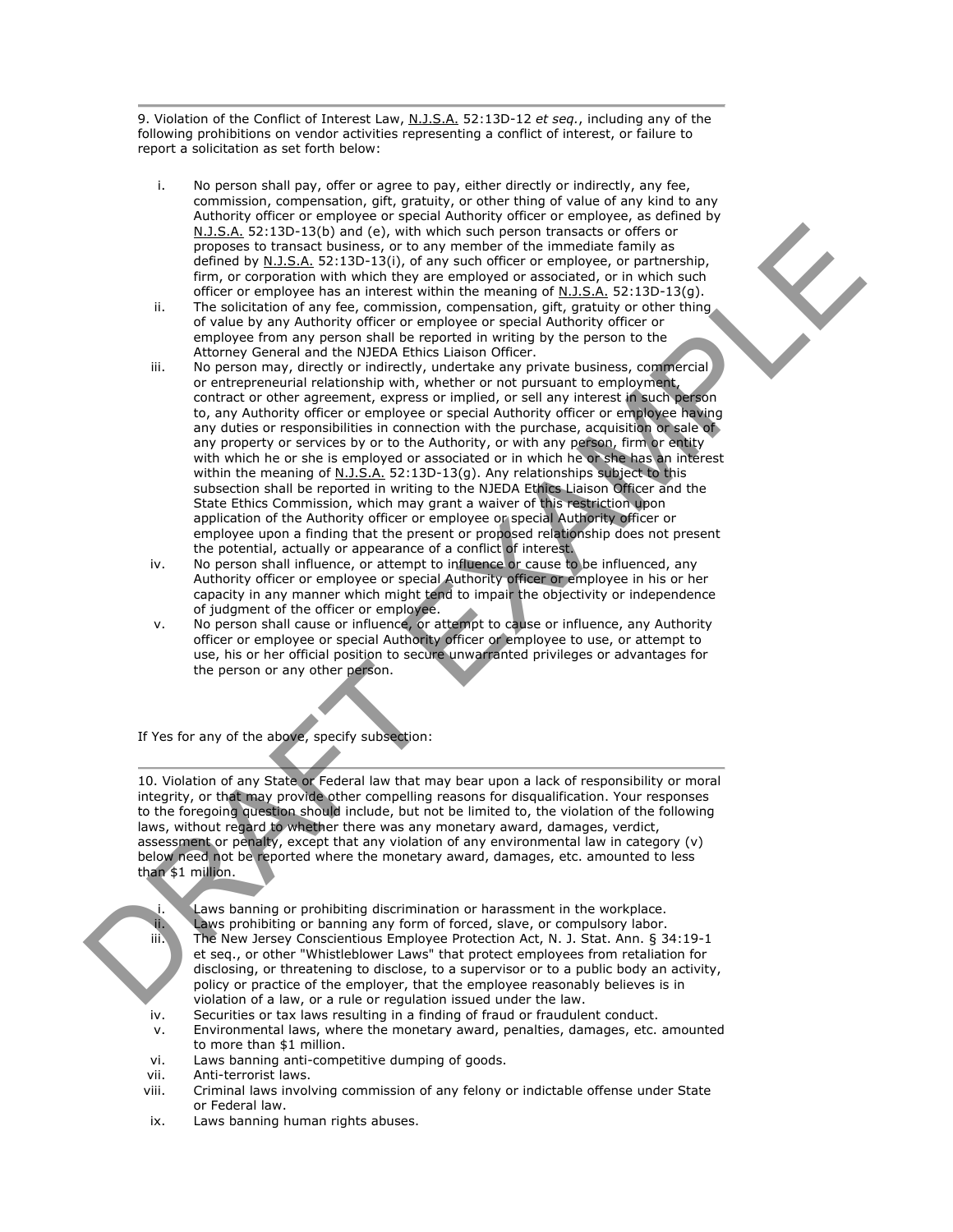x. Laws banning the trade of goods or services to enemies of the United States.

## **Part B. Pending Proceedings**

11. To the best of your knowledge, after reasonable inquiry, are Applicant, or any officers or directors of Applicant, or any Affiliates, a party to pending Legal Proceedings wherein any of the offenses or violations described in questions 1-10 above are alleged or asserted against such entity or person? With respect to laws banning or prohibiting discrimination or harassment in the workplace, please provide only information pertaining to any class action lawsuits.

If the answer to any of the foregoing questions is affirmative, you must provide the following information as an attachment to the application: (i) the case name and court/administrative agency (including jurisdiction and venue) in which such matters were tried or are pending; (ii) the charges or claims adjudicated or alleged; and (iii) a brief explanation of the circumstances giving rise to such matters. Also, for affirmative answers to question 1-10, please attach copies of document(s) reflecting the final resolution (e.g., final judgments, verdicts, plea bargains, consent orders, administrative findings, or settlement agreements).

Note that an Applicant may refer to or attach specific provisions of a 10-K/Q or other filings with the U.S. Securities and Exchange Commission (SEC); however, the Applicant should be aware that different laws apply to disclosures to the Authority. This means that the Authority does not have the same types of materiality thresholds as the SEC. The Applicant is expected to supplement its SEC filings to ensure that all relevant matters are disclosed to the Authority, including any matters that were below the SEC's materiality threshold and any matters that may have occurred after its most recent filing.

Please Note: Eligibility is determined based on the information presented in the completed Application. If, at any time while engaged with the Authority the Applicant should become aware of any facts that materially alter or change its answers, or that render any of them incomplete or inaccurate, the Applicant has a duty to promptly report such facts to the Authority in writing. The Authority reserves the right to require additional clarifying or explanatory information from the Applicant regarding the answers given, to ask additional questions not contained in this Legal Questionnaire, and to perform its own due diligence investigations and searches. 11. To the best of your knowledge, ofter researchies leading, ore Applicant, or any officers or<br>differential displaced in the specifical specifical separation is also estimated in the specifical separation or any officers

#### Part C: Applicable Affiliates

"Affiliates" means any entities or persons having an overt or covert relationship such that any one of them directly or indirectly controls or has the power to control another. For the purposes of application for, or ongoing compliance with, Authority-administered programs, this includes:

 any entities or persons having an ownership interest in the Applicant Company of 10% or greater;

 any entities in which Applicant holds an ownership interest of 10% or greater; and any entities that are named in the application and/or agreement, or that will receive a direct benefit from the financing, incentive, or other agreement with the Authority.

Please provide a list of all entities or persons considered to be "Affiliates" of the applicant company based upon the above definitions.

[ ] I have no affiliates to report.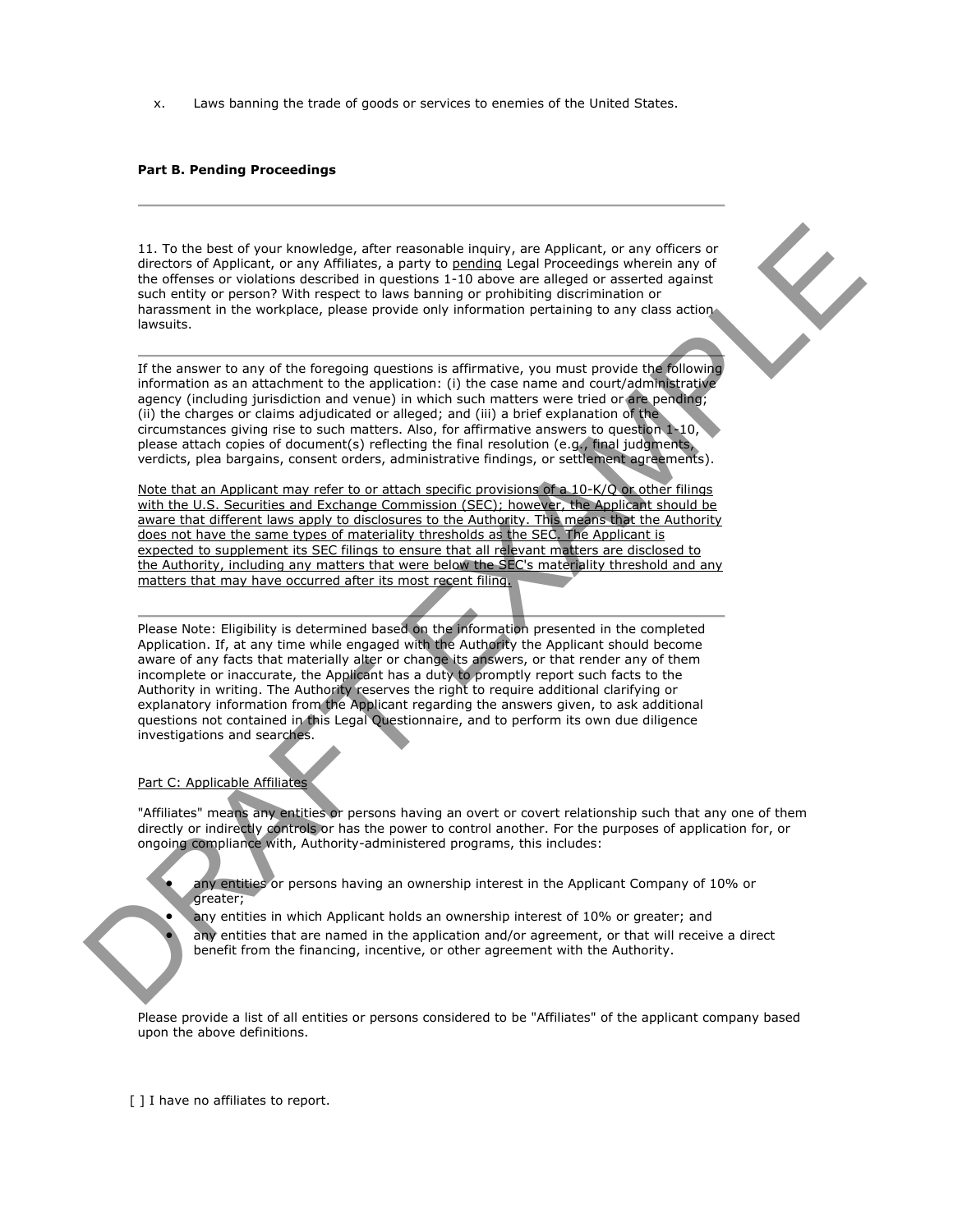#### **Certification of Legal Questionnaire and Authorization to Release Information**

This certification shall be signed as follows:

- for a corporation, by a principal executive officer, at least the level of vice president;
- for a partnership, by a general partner;
- for a sole proprietorship, by the proprietor;
- for a governmental entity, the contact person (business administrator, manager, mayor, etc.);
- for other than above, the person with legal responsibility for the application.

I hereby represent and certify that I have reviewed the information contained in this Legal Questionnaire, and that the foregoing information is true and complete under penalty of perjury. I am aware that if any of the foregoing statements made by me are willfully false, I am subject to punishment. I further agree to inform the New Jersey Economic Development Authority of any changes in the foregoing information which may occur prior to execution of any agreement with the Authority, and so long as any such agreement is in effect. Failure to disclose relevant matters may render the Applicant ineligible for the financial benefits sought and may subject the Applicant to disqualification, debarment, suspension, or referral to the office of the state's Attorney General. The transfer of the pair of the pair of the term is a continued by the interaction of the pair of the pair of the pair of the control of the control of the pair of the control of the pair of the pair of the pair of the co

The undersigned, on behalf of the Applicant, understands and acknowledges that information and documents provided to the New Jersey Economic Development Authority: (1) are subject to public disclosure during deliberations of the Authority at public meetings regarding the application and as set forth in the minutes of the Authority's public meetings; and (2) are subject to public disclosure under certain laws, including, but not limited to, the Open Public Records Act, N.J.S.A. 47A:1-1 *et seq.*, and the common law right-to-know.

Name:

Title:

Applicant Name:

[ ] I am Authorized Signer and I accept the terms and conditions.

# **Certification of Application**

# PLEASE NOTE:

Eligibility of financial assistance by the New Jersey Economic Development Authority is determined by the information presented in this application and the required attachments and schedules. Any changes in the status of the proposed project from the facts presented herein could disqualify the project, including but not limited to, the commencement of construction or the acquisition of assets such as land or equipment. Please contact the staff of the EDA before taking any action which would change the status of the project as reported herein. The EDA's regulations and policies regarding the payment of prevailing wages and affirmative action in the hiring of construction workers require the submission of certain reports and certificates and the inclusion of certain provisions in construction contracts. Please consult with the EDA staff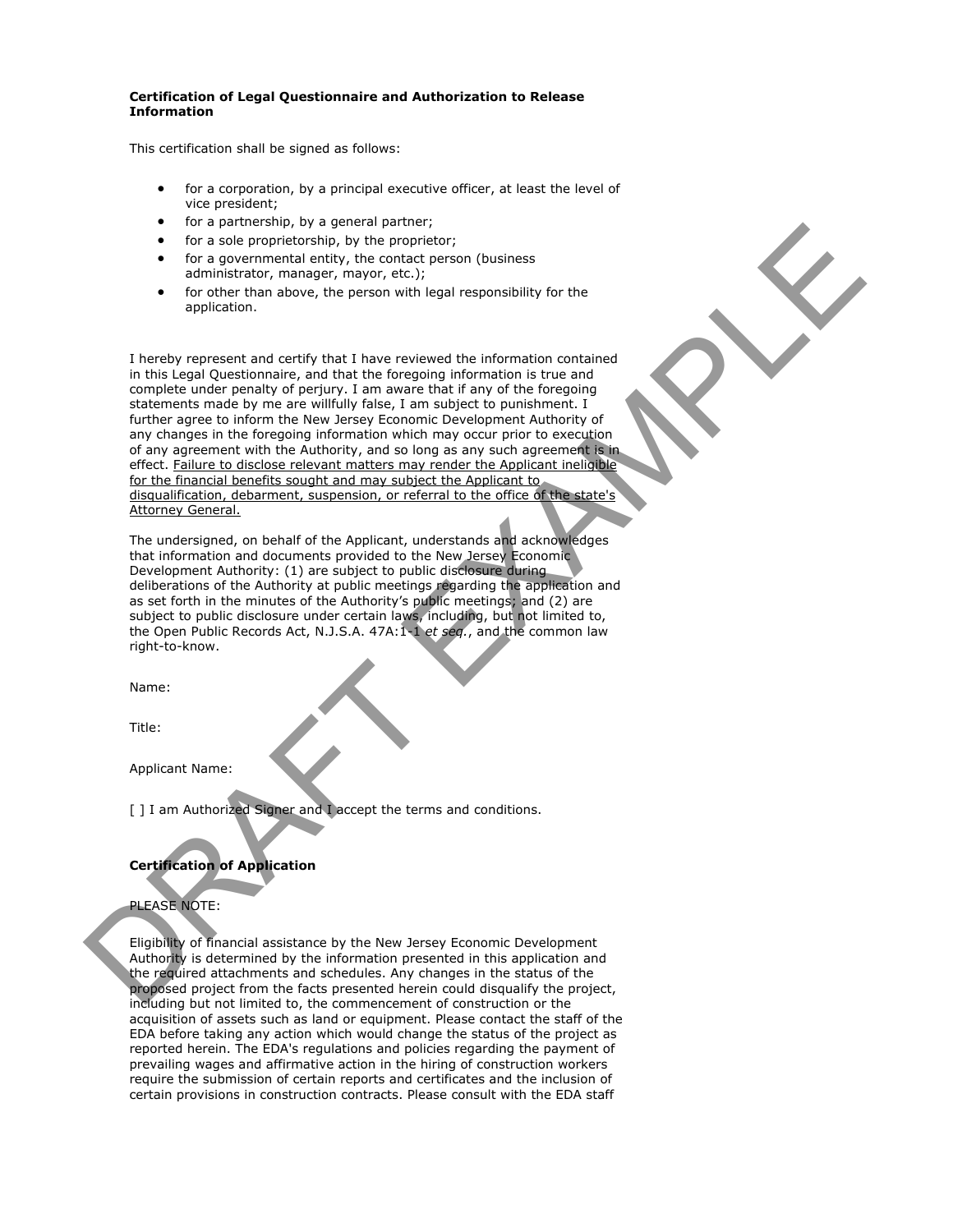for details concerning these matters. (Forms can be found on our website www.njeda.com)

Only Board Members of the governing board of the particular program for which you are applying, by resolution, may take action to determine project eligibility and to authorize the issuance of funds.

I, THE UNDERSIGNED, BEING DULY SWORN UPON MY OATH SAY:

- 1. I have received a copy of the "Regulation on Payment of Prevailing Wages" and the "Affirmative Action Regulation" and am prepared to comply with the requirements contained therein.
- 2. I affirm, represent, and warrant that the applicant has no outstanding obligations to any bank, loan company, corporation, or individual not mentioned in the above application and attachments; that the information contained in this application and in all attachments submitted herewith is to the best of my knowledge true and complete and that the bond/loan applied for herein is not for personal, family, or household purposes. 1. If are received a copy of the "Resultation on Payment of Prevailing<br>Woods" and the "Affricantic Action Resultation" and am prepared to<br>constraining the "Affricantic Action Resultation" and am prepared to<br>constraining o
	- 3. I understand that if such information is willfully false, I am subject to criminal prosecution under N.J.S.A. 2C:28-2 and civil action by the EDA which may at its option terminate its financial assistance.
	- 4. I authorize the New Jersey Department of Law and Public Safety to verify any answer(s) contained herein through a search of its records, or records to which it has access, and to release the results of said research to the EDA.
	- 5. I authorize the EDA to obtain such information including, but not limited to, a credit bureau check as it may require, covering the applicant and/or its principals, stockholders and/or investors.
	- 6. I authorize the EDA to provide information submitted to it by or on behalf of the applicant to any bank or State agency which might participate in the requested financing with the EDA.

[ ] I am an Authorized Signer and I accept the terms and conditions.

## **List of Required Documents**

#### **Please review this list carefully and ensure that you have provided all necessary documentation where required.**

- Please provide a narrative description as fully and precisely as possible of the remediation and proposed redevelopment project. This should include, but is not limited to;
	- $\overline{A}$  description of the contamination that currently exists on the site;
	- A summary of the environmental assessment activities conducted to date and any additional assessment activities to be conducted;
	- o The proposed remedial activities to address the contamination;
	- o Current use of the site;
	- $\circ$  The proposed redevelopment that will take place on the site following its remediation; and  $\circ$  Construction or redevelopment plans and degree to which permits and relevant approvals b
	- Construction or redevelopment plans and degree to which permits and relevant approvals have been obtained for the redevelopment.

For those Applicants applying for a Grant, please provide a narrative description regarding the following benefits of the project;